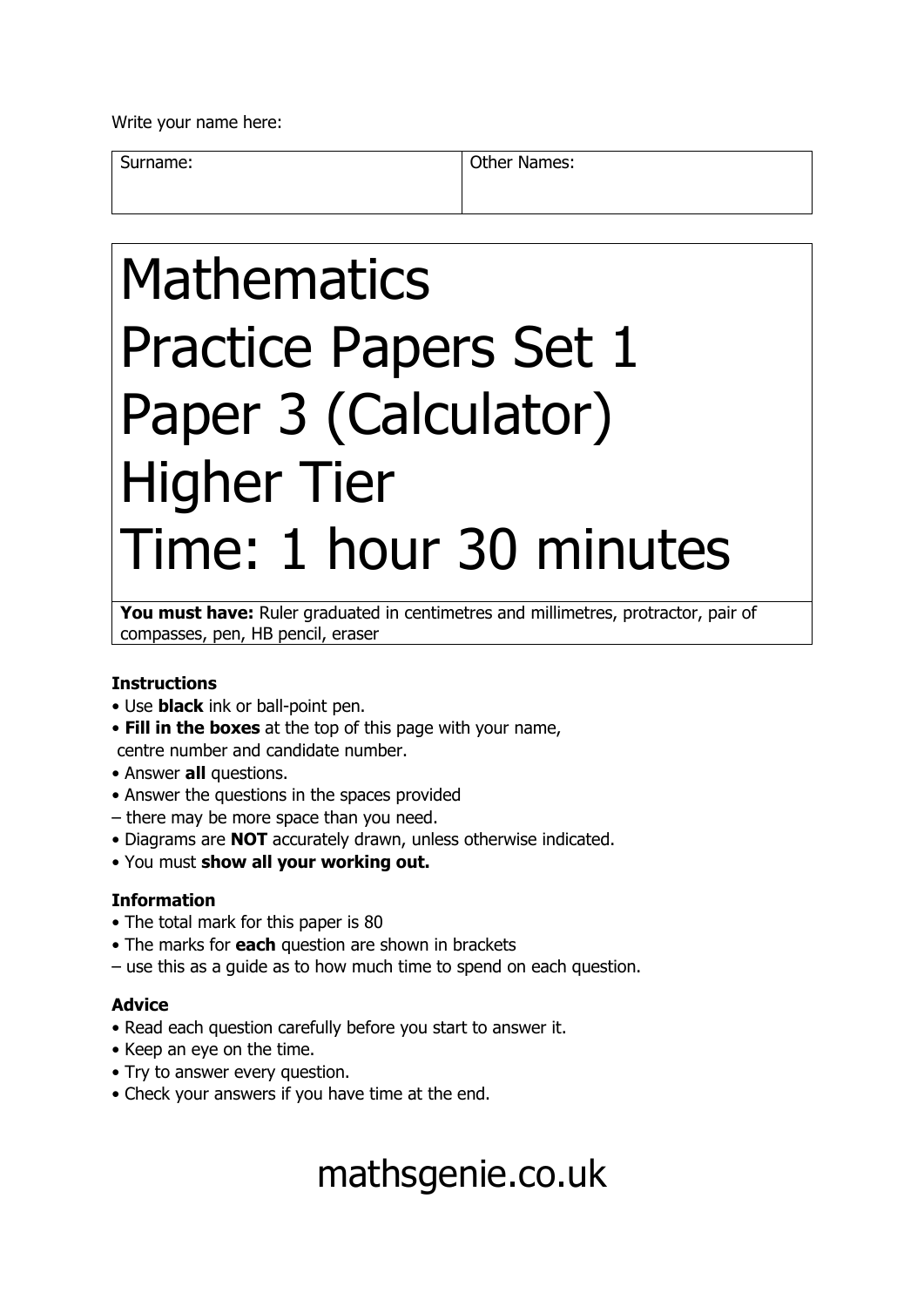**1** The table shows information about the mark scored on an examination question by each of 40 students.

**.** Work out the mean mark.

| <b>Mark</b> | <b>Number of</b><br>students |
|-------------|------------------------------|
|             | 13                           |
|             | 2                            |
| 2           | 3                            |
| 3           | 8                            |
|             | 14                           |

**(Total for Question 1 is 3 marks)**

...............................................................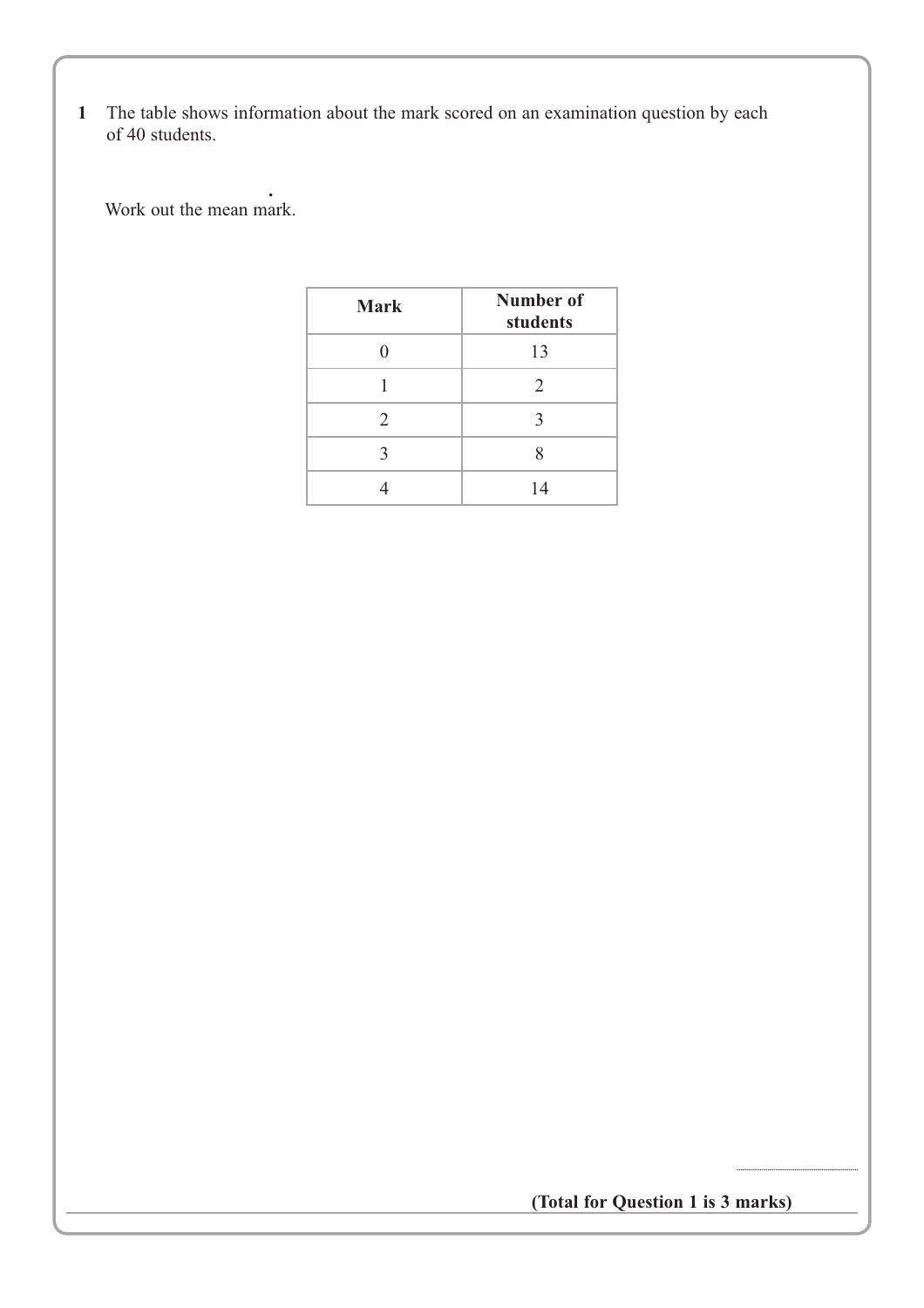**2** Here is a list of ingredients for making 18 mince pies.

#### **Ingredients for 18 mince pies**

225 g of butter 350 g of flour 100 g of sugar 280 g of mincemeat 1 egg

Elaine wants to make 45 mince pies.

Elaine has

1 kg of butter 1 kg of flour 500 g of sugar 600 g of mincemeat 6 eggs

Does Elaine have enough of each ingredient to make 45 mince pies? You must show clearly how you got your answer.

**(Total for Question 2 is 4 marks)**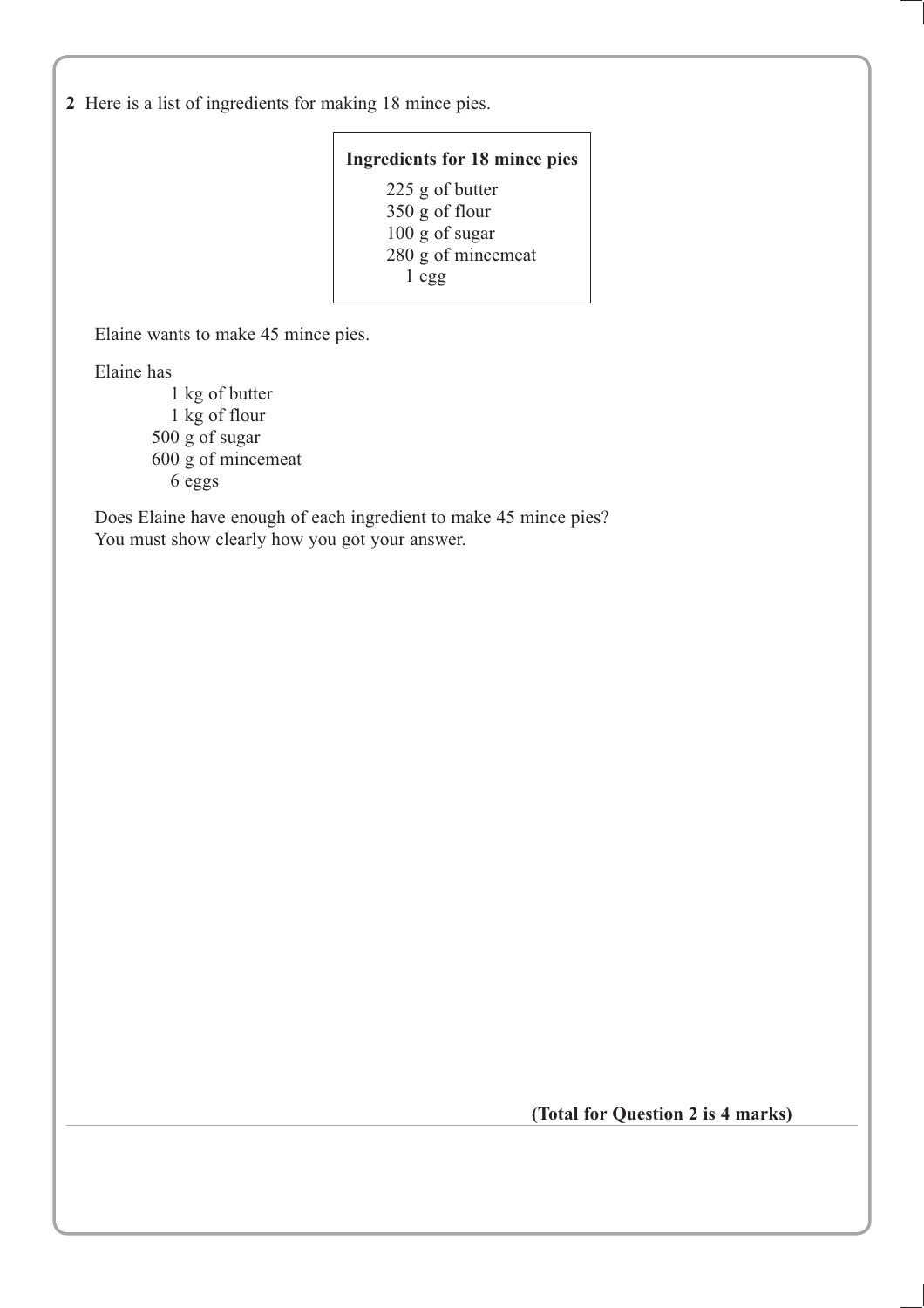**3** The diagram shows the plan of a playground.



Bill is going to cover the playground with tarmac. It costs  $\pm 2.56$  to cover each square metre with tarmac.

Work out the total cost of the tarmac Bill needs.



**(Total for Question 3 is 4 marks)**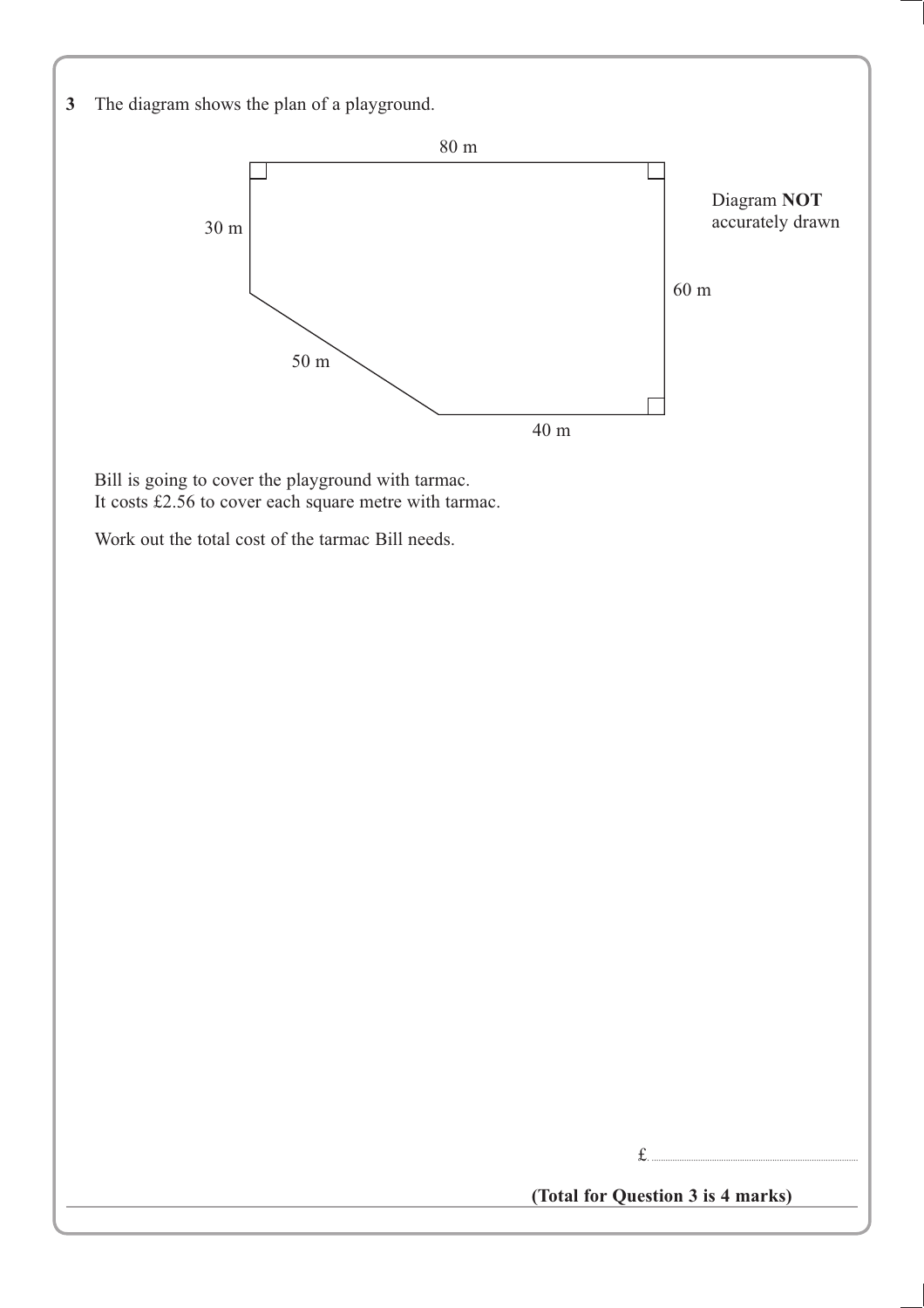### **4** Rhiana plays a game.

The probability that she will lose the game is 0.32 The probability that she will draw the game is 0.05

Rhiana is going to play the game 200 times.

Work out an estimate for the number of times Rhiana will win the game.

**(Total for Question 4 is 3 marks)**

................................................................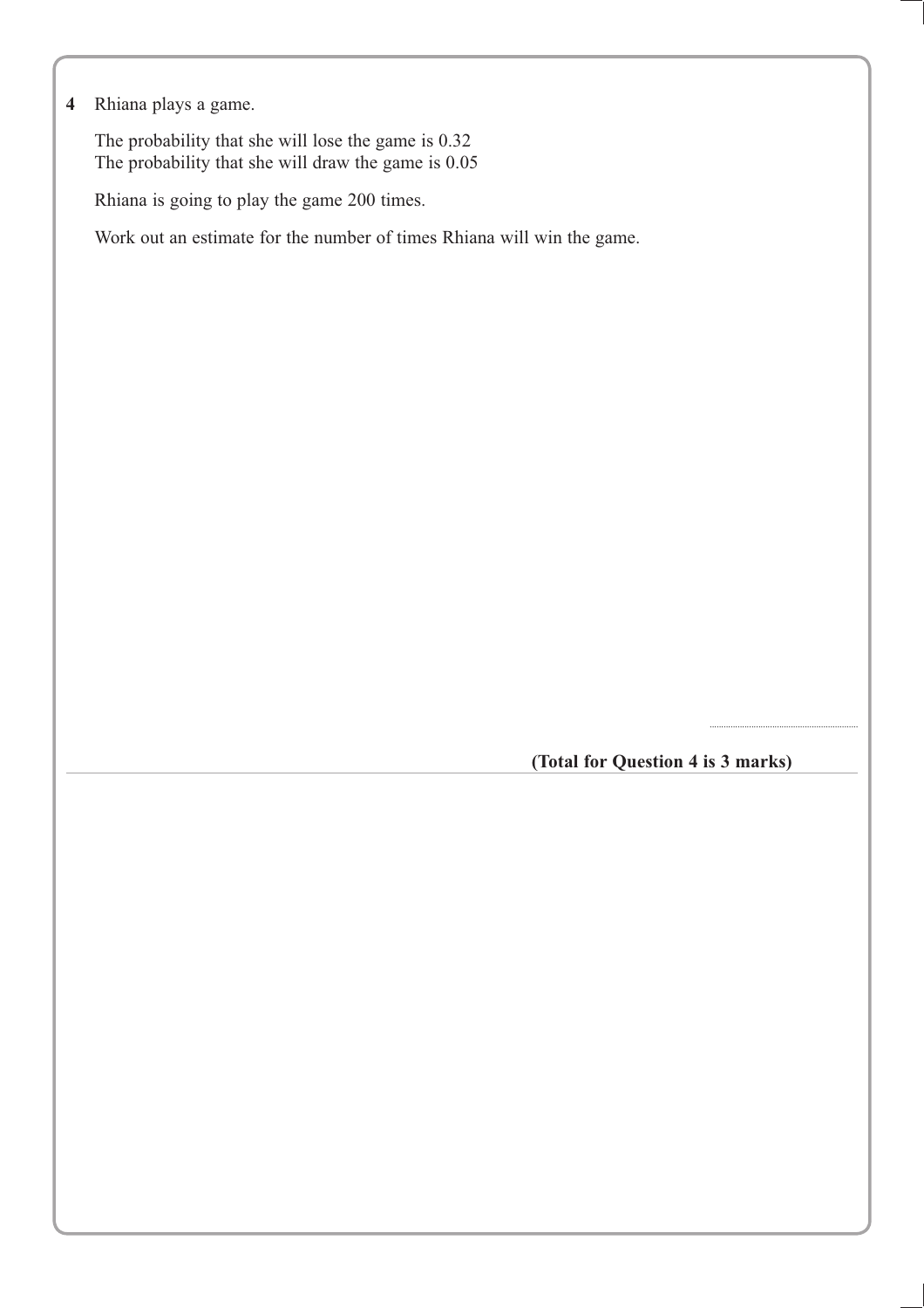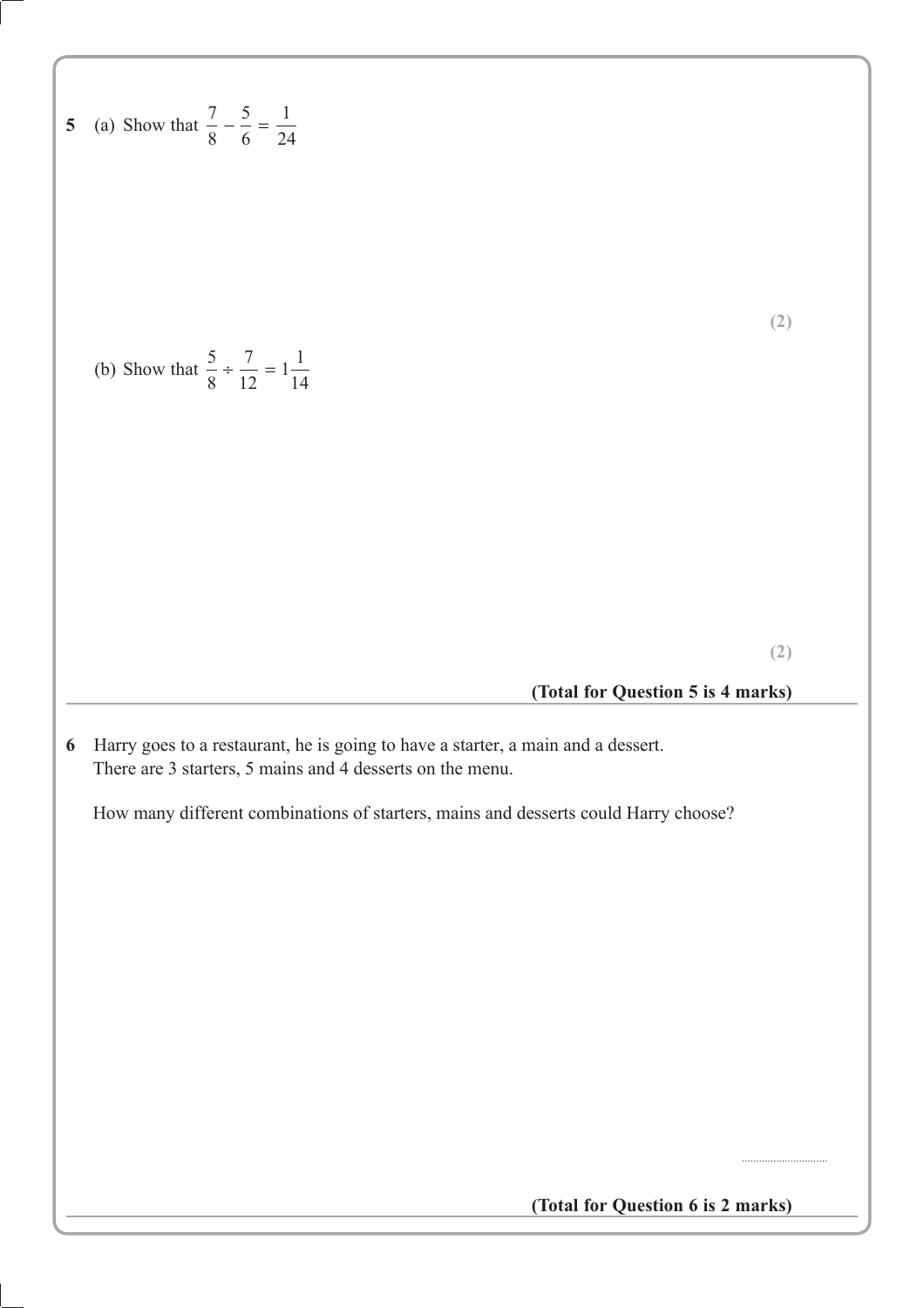

Diagram **NOT** accurately drawn

*ABC*, *PQR* and *AQD* are straight lines. *ABC* is parallel to *PQR.*

Angle  $BAQ = 35^\circ$ Angle  $BQA = 90^\circ$ 

Work out the size of the angle marked *x*. Give reasons for each stage of your working.

**7**



 $x = ...$ 

 $\circ$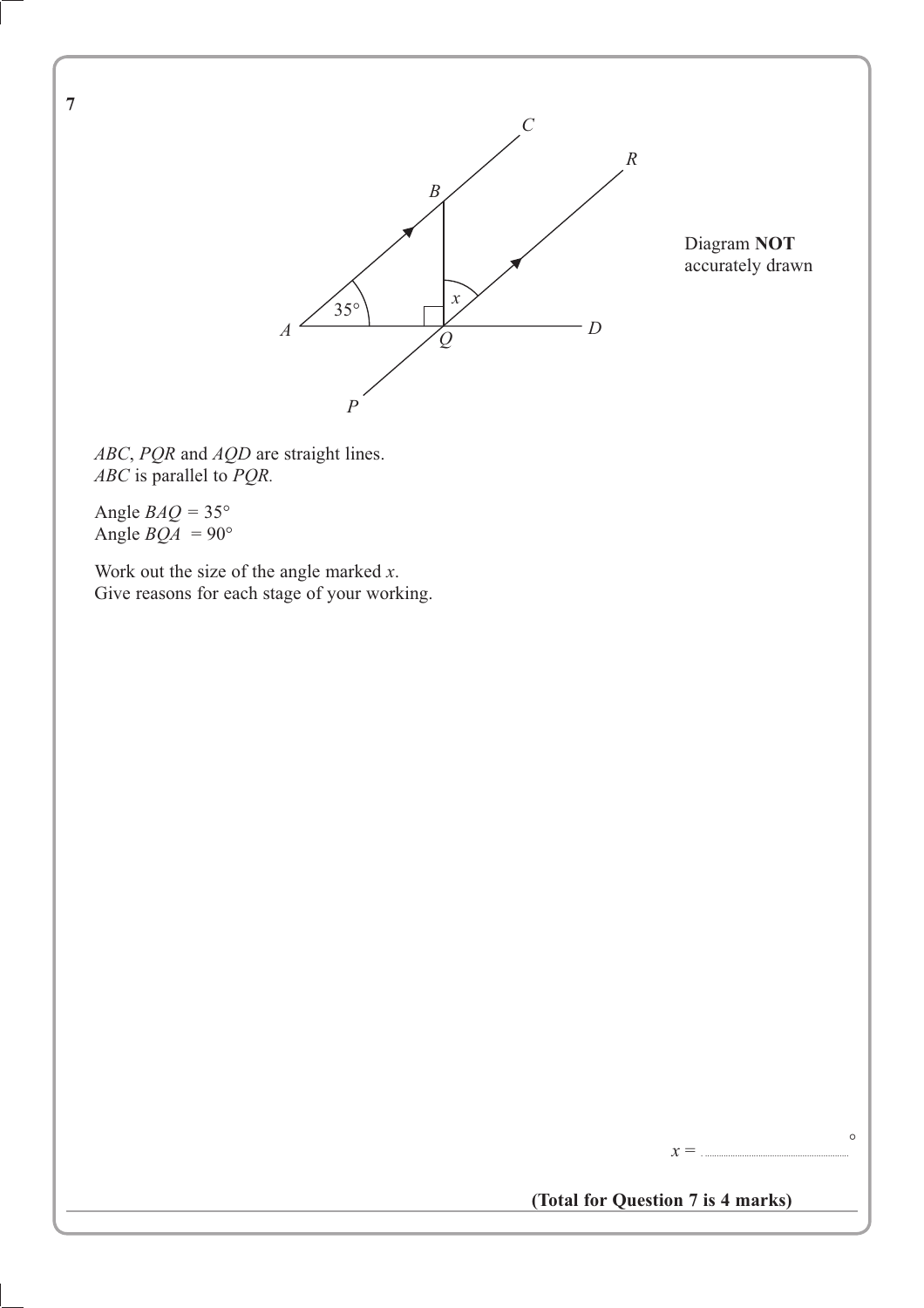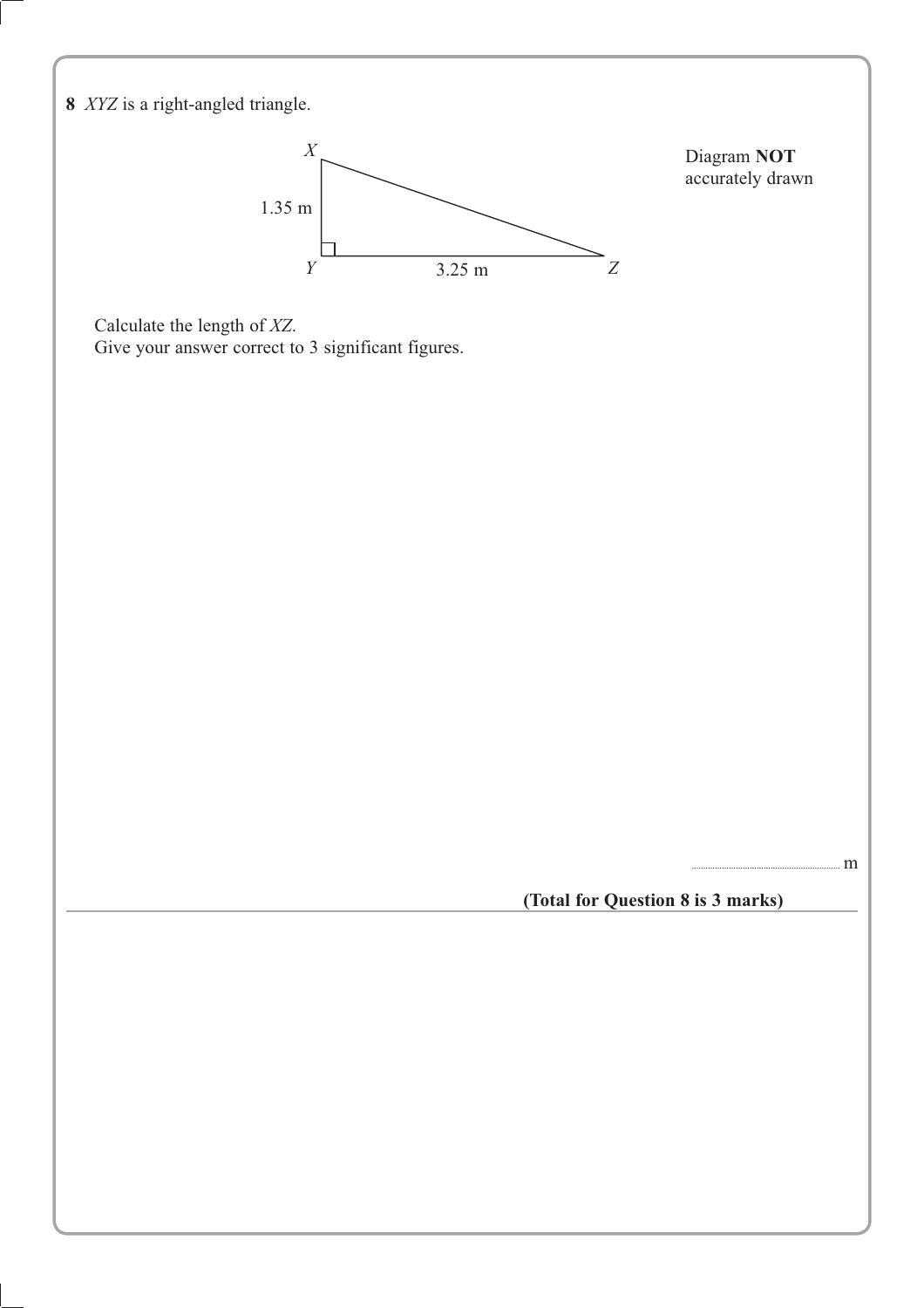**9** The diagram shows an incomplete regular polygon. The size of each interior angle is 140 degrees greater than the size of each exterior angle. Work out the number of sides the regular polygon has. Diagram **NOT** accurately drawn

(Total for Question 9 is 4 marks)

(((((((((((((((((((((((((((((((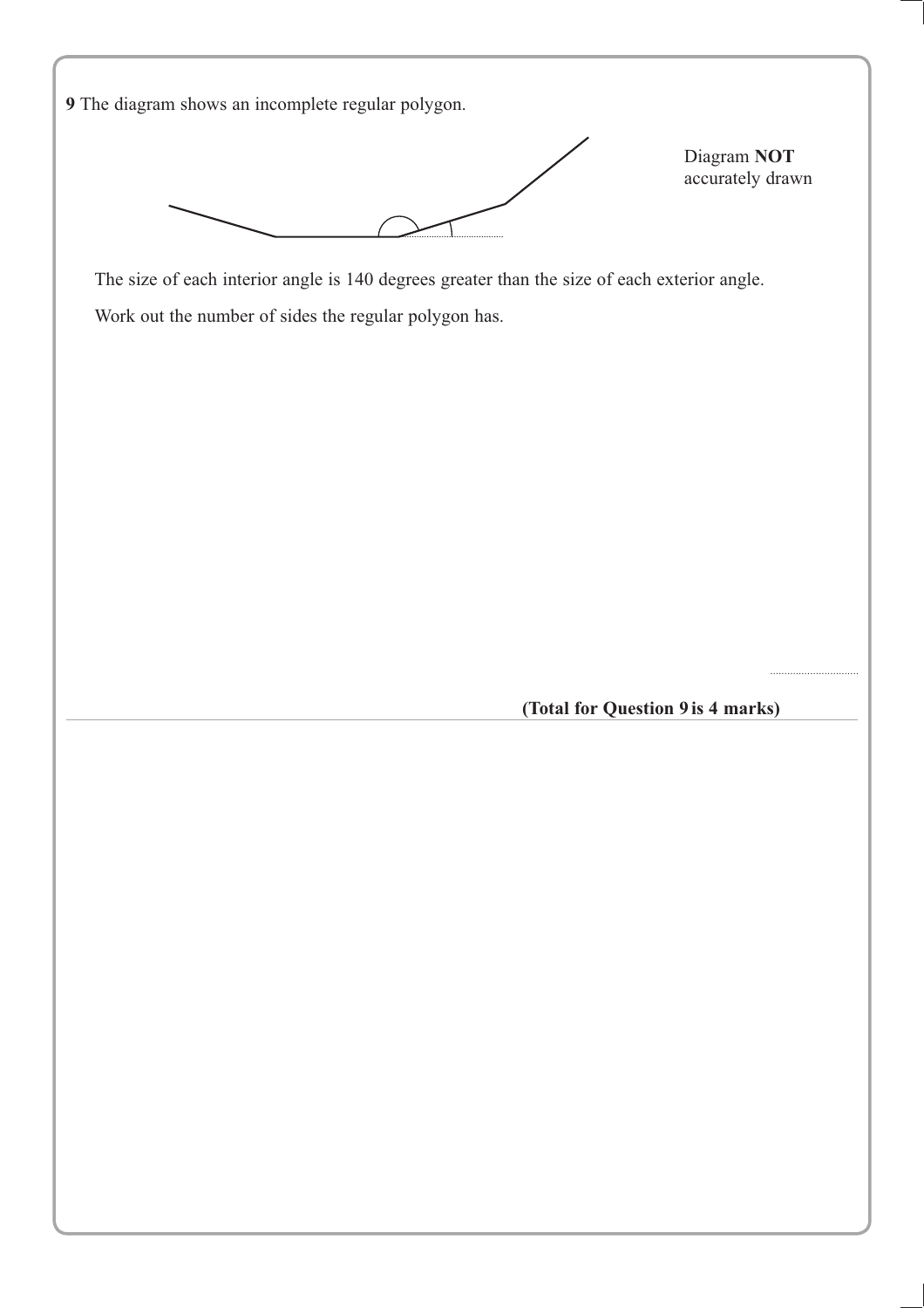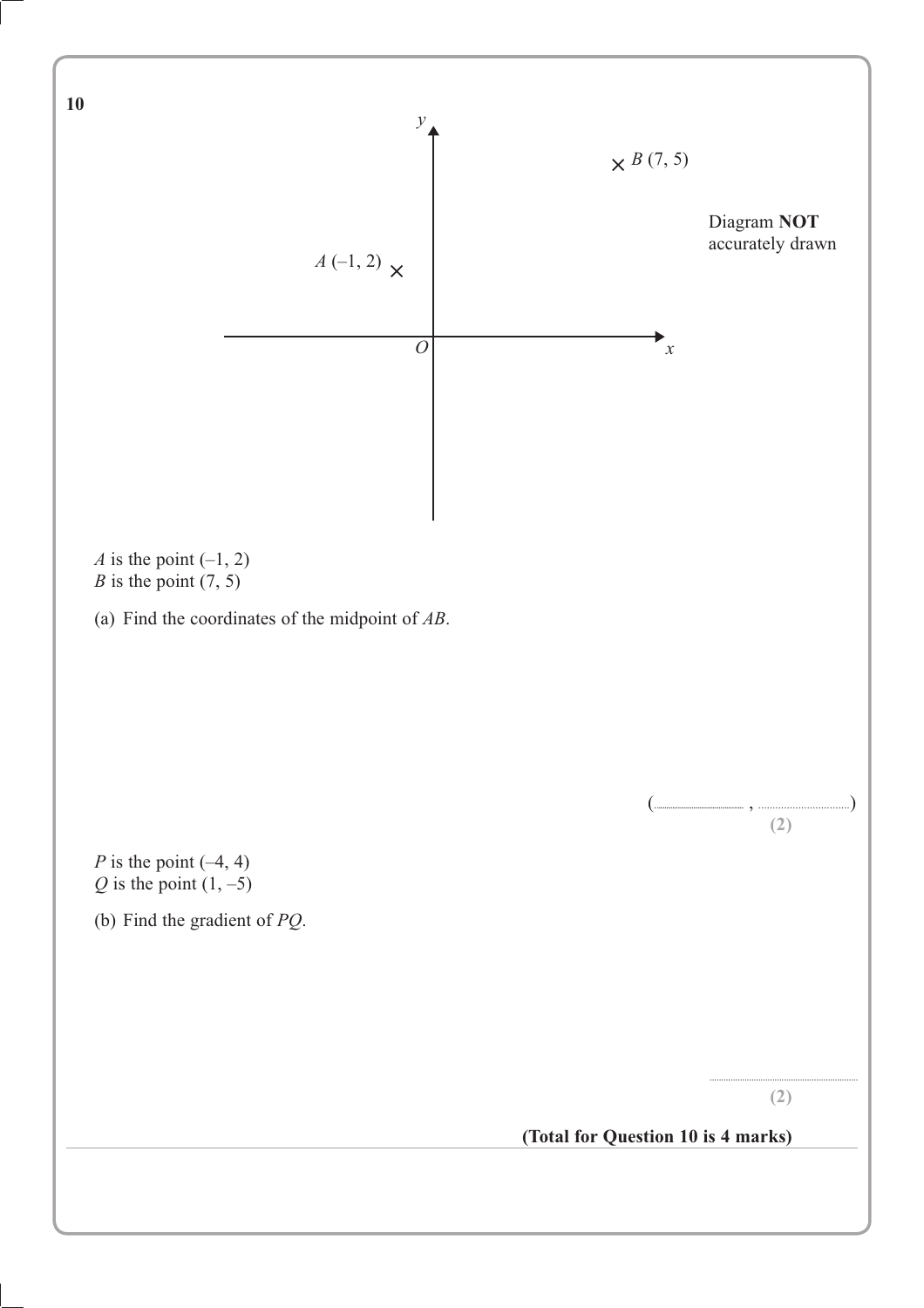**11** Viv wants to invest £2000 for 2 years in the same bank.

### **The International Bank**

Compound Interest

4% for the first year 1% for each extra year

### **The Friendly Bank**

Compound Interest

5% for the first year 0.5% for each extra year

At the end of 2 years, Viv wants to have as much money as possible.

Which bank should she invest her £2000 in?

**(Total for Question 11 is 4 marks)**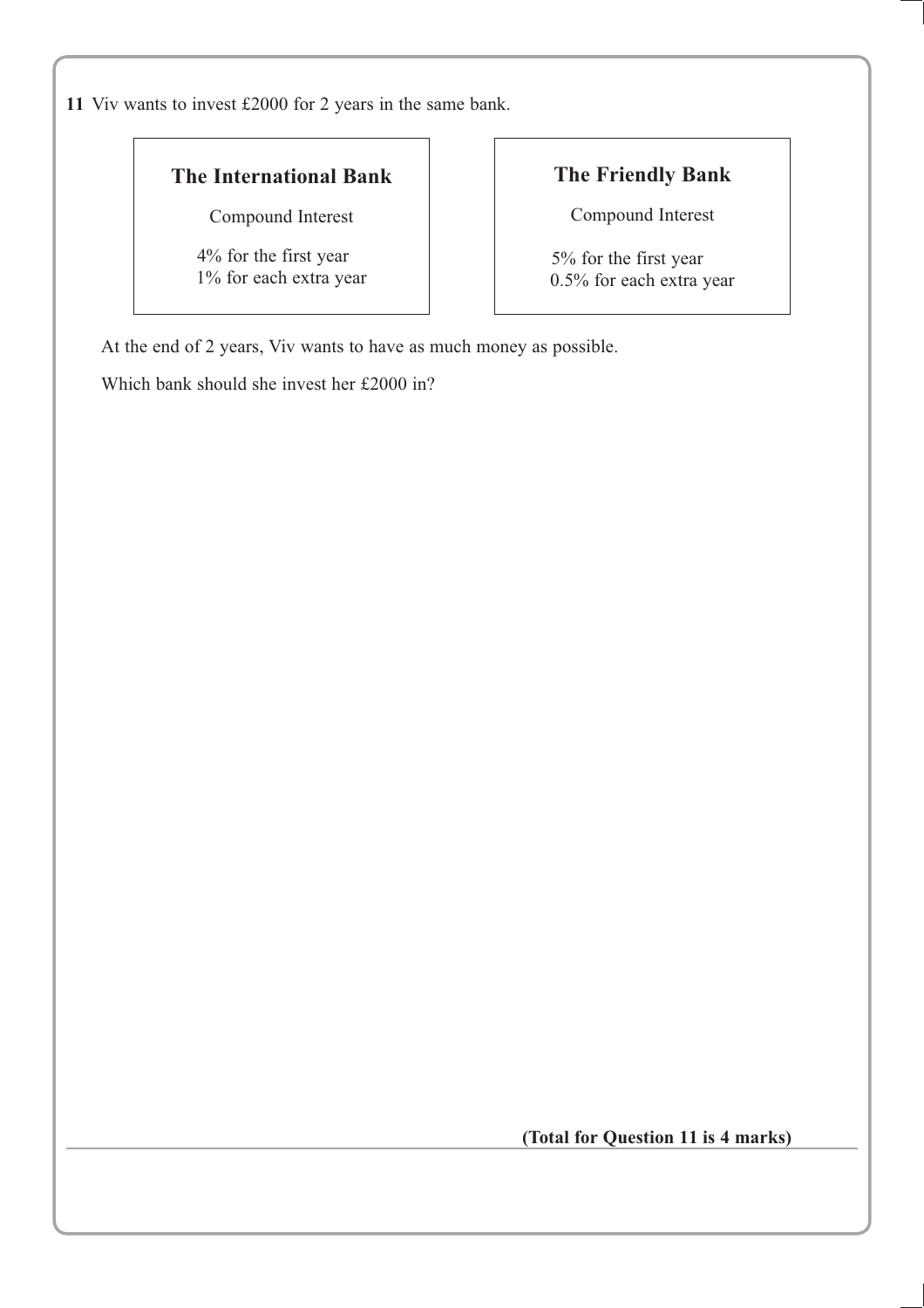12 The table shows the surface areas, in  $km^2$ , of five oceans.

| Ocean    | Surface area $(km^2)$ |  |
|----------|-----------------------|--|
| Atlantic | $7.68 \times 10^{7}$  |  |
| Indian   | $6.86 \times 10^{7}$  |  |
| Pacific  | $1.56 \times 10^8$    |  |
| Southern | $2.03 \times 10^{7}$  |  |
| Arctic   | $1.41 \times 10^{7}$  |  |

- (a) Which of these oceans has the largest surface area?
- (b) Work out the total surface area, in  $km^2$ , of all five oceans. Give your answer in standard form.

The total surface area of the Earth is  $5.10 \times 10^8$  km<sup>2</sup>.

(c) Express the total surface area of the five oceans as a percentage of the total surface area of the Earth. Give your answer correct to 1 decimal place.

 $\frac{0}{\sqrt{0}}$ 

 $\rm_{\rm{16.16}}$  km<sup>2</sup>

(((((((((((((((((((((((((((((((((((((((((((((((((((((((((((((( 

(Total for Question 12 is 5 marks)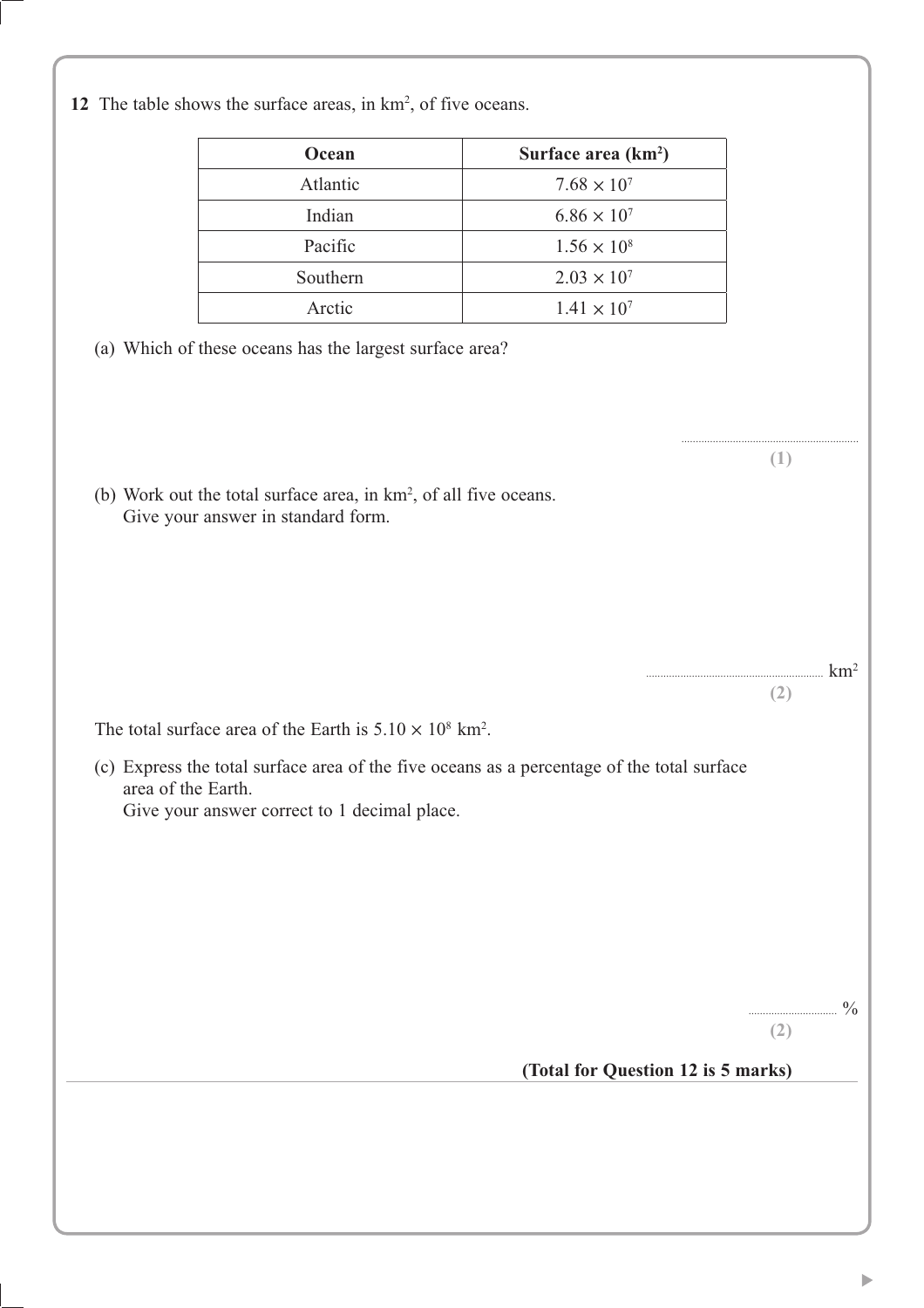| 13 The pressure $P$ , of water leaving a cylindrical pipe, is inversely proportional to the square<br>of the radius, $r$ , of the pipe. |                                    |
|-----------------------------------------------------------------------------------------------------------------------------------------|------------------------------------|
| $P = 22.5$ when $r = 2$                                                                                                                 |                                    |
| (a) Find a formula for $P$ in terms of $r$ .                                                                                            |                                    |
|                                                                                                                                         |                                    |
|                                                                                                                                         |                                    |
|                                                                                                                                         |                                    |
|                                                                                                                                         |                                    |
|                                                                                                                                         |                                    |
|                                                                                                                                         |                                    |
|                                                                                                                                         |                                    |
|                                                                                                                                         | (3)                                |
| (b) Calculate the value of P when $r = 1.5$                                                                                             |                                    |
|                                                                                                                                         |                                    |
|                                                                                                                                         |                                    |
|                                                                                                                                         |                                    |
|                                                                                                                                         | $P = \dots$                        |
|                                                                                                                                         | (1)                                |
| (c) Calculate the value of r when $P = 10$                                                                                              |                                    |
|                                                                                                                                         |                                    |
|                                                                                                                                         |                                    |
|                                                                                                                                         |                                    |
|                                                                                                                                         |                                    |
|                                                                                                                                         | $r =$                              |
|                                                                                                                                         | (2)                                |
|                                                                                                                                         | (Total for Question 13 is 6 marks) |
|                                                                                                                                         |                                    |
|                                                                                                                                         |                                    |
|                                                                                                                                         |                                    |
|                                                                                                                                         |                                    |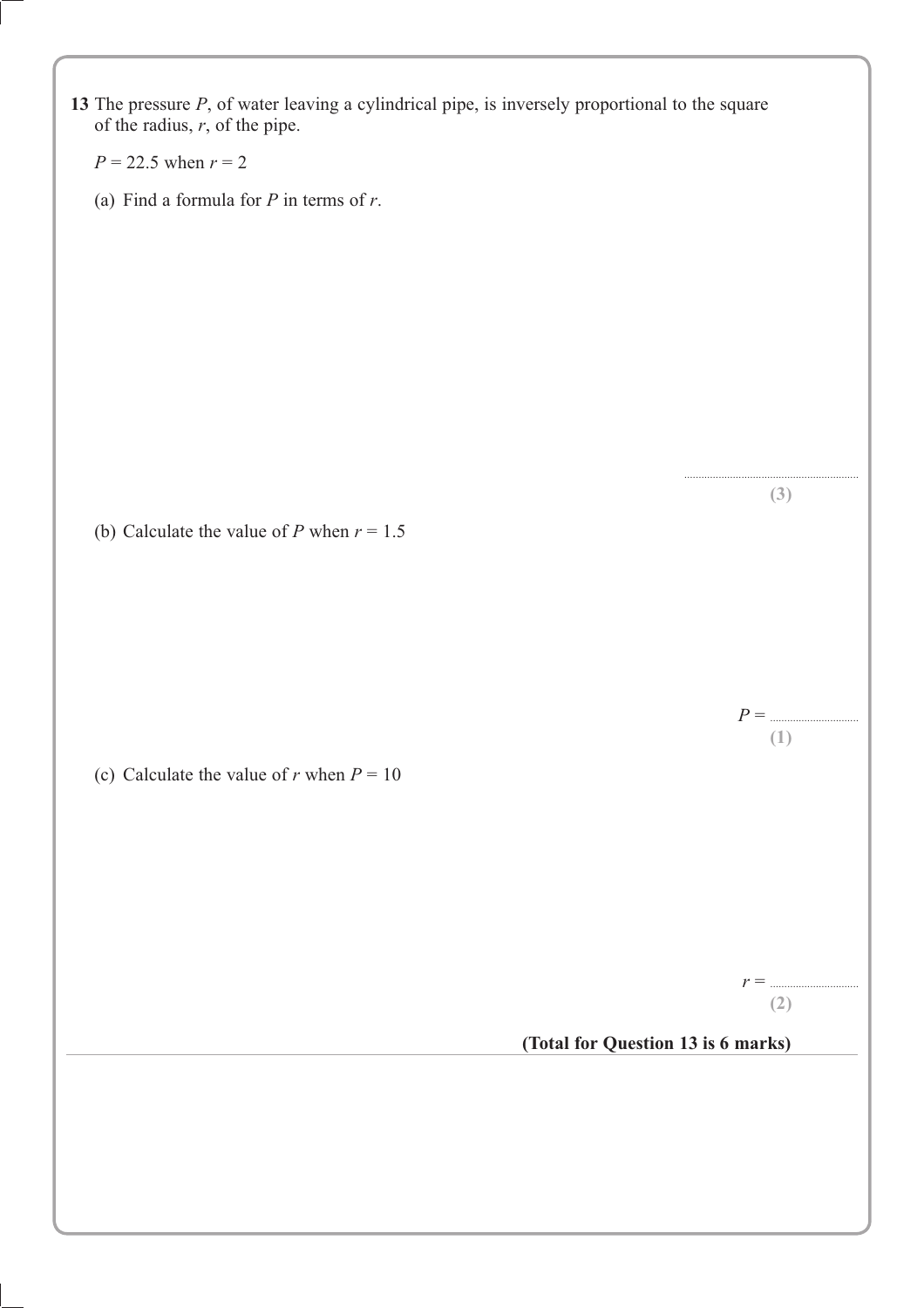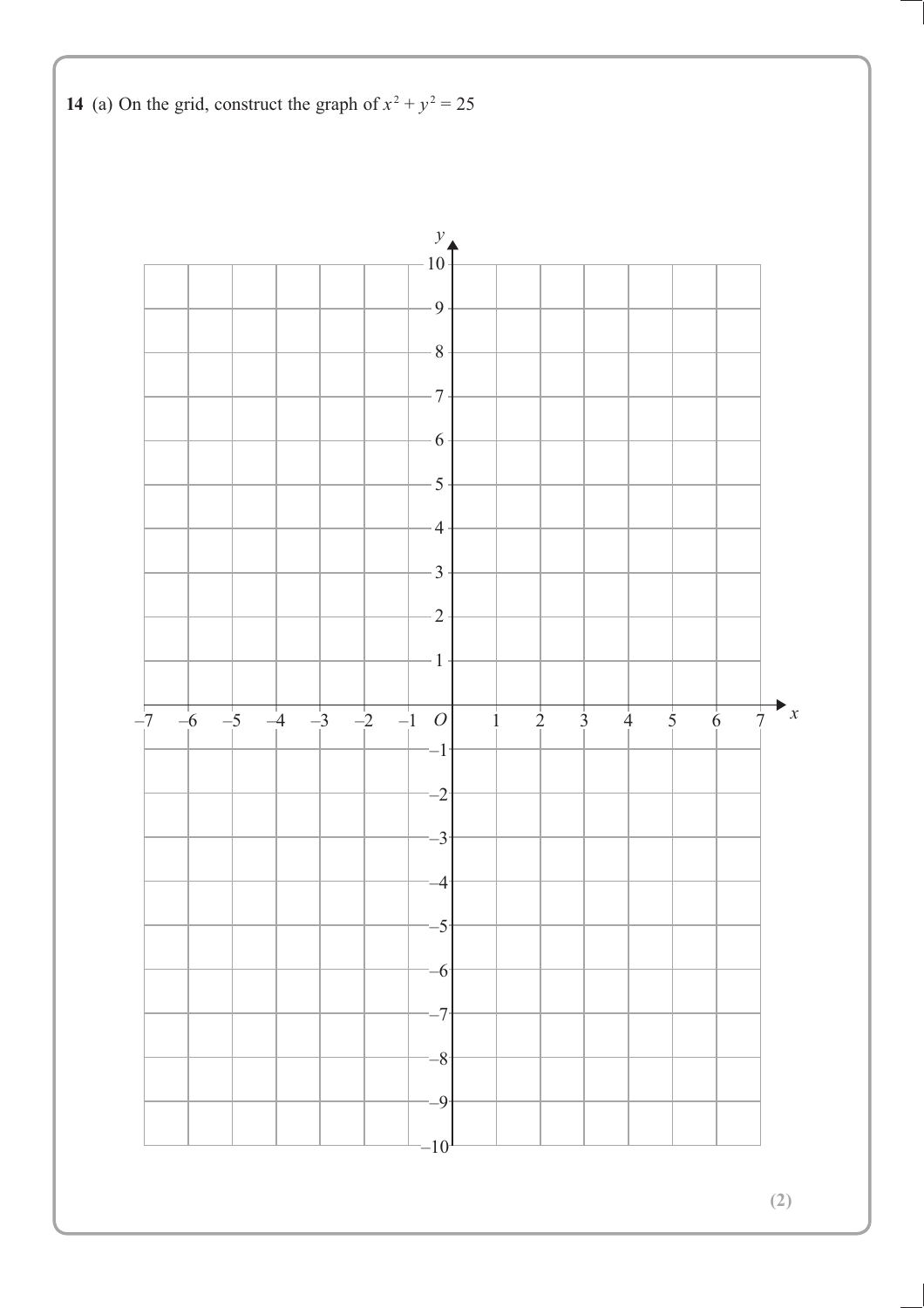(b) Find the number of points of intersection of the curve  $y = 9 - x^2$  and  $x^2 + y^2 = 25$ Show clearly how you get your answer.

**(2)**

**(Total for Question 14 is 4 marks)**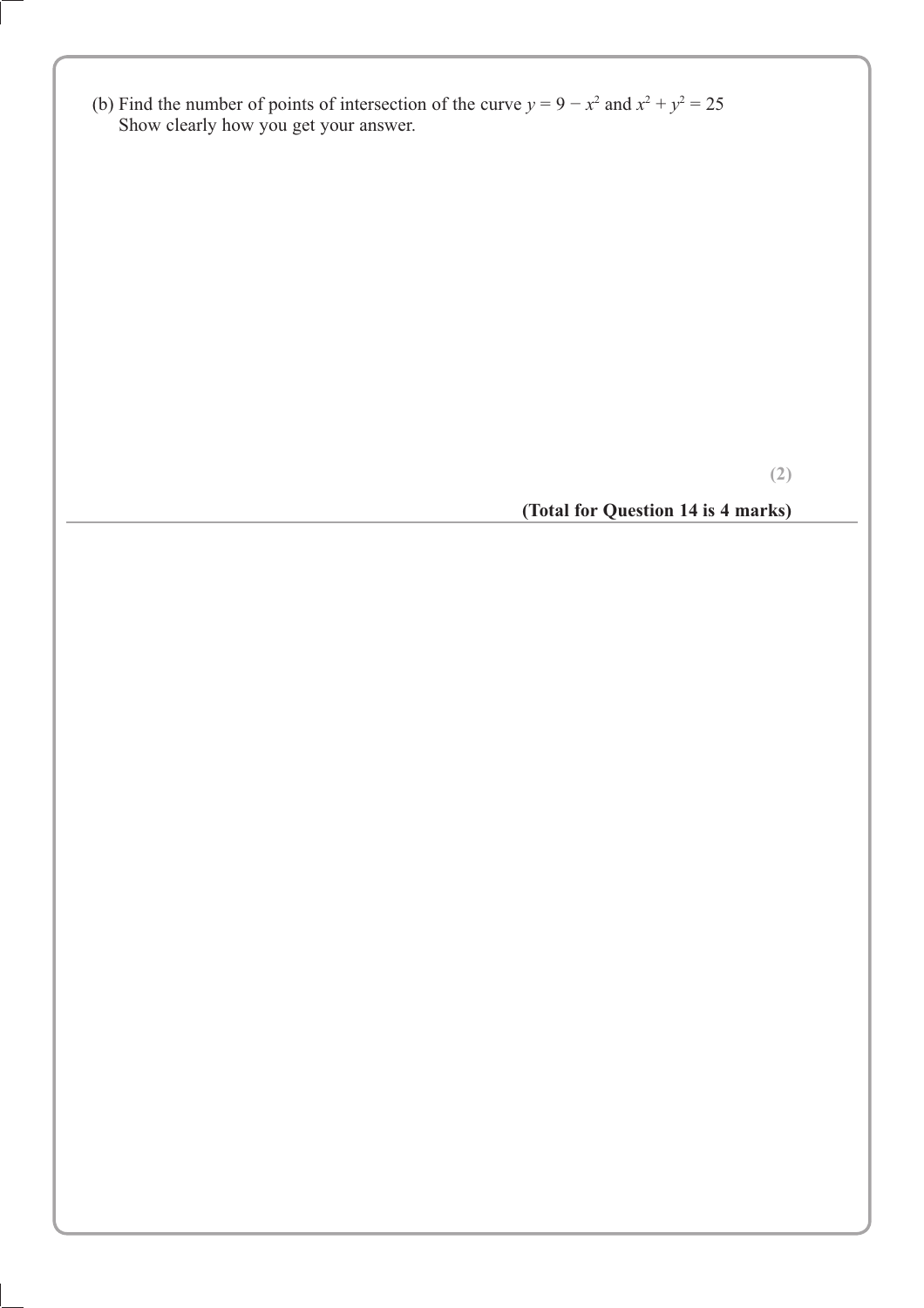**15** Charles asked 100 people which of the films Ghost, Titanic and Shrek they have watched.

Here is some information about his results.

- 55 had watched Ghost.
- 58 had watched Titanic.
- 60 had watched Shrek.
- 36 had watched Ghost and Shrek.
- 35 had watched Ghost and Titanic.
- 37 had watched Titanic and Shrek.
- 20 had watched all three films.
- (a) Complete the Venn diagram for this information.



**(4)**

Charles is going to pick at random one of these 100 people.

Given that the person had watched Titanic,

(b) work out the probability that the person had also watched Ghost.

**(2)**

............................................................................

**(Total for Question 15 is 6 marks)**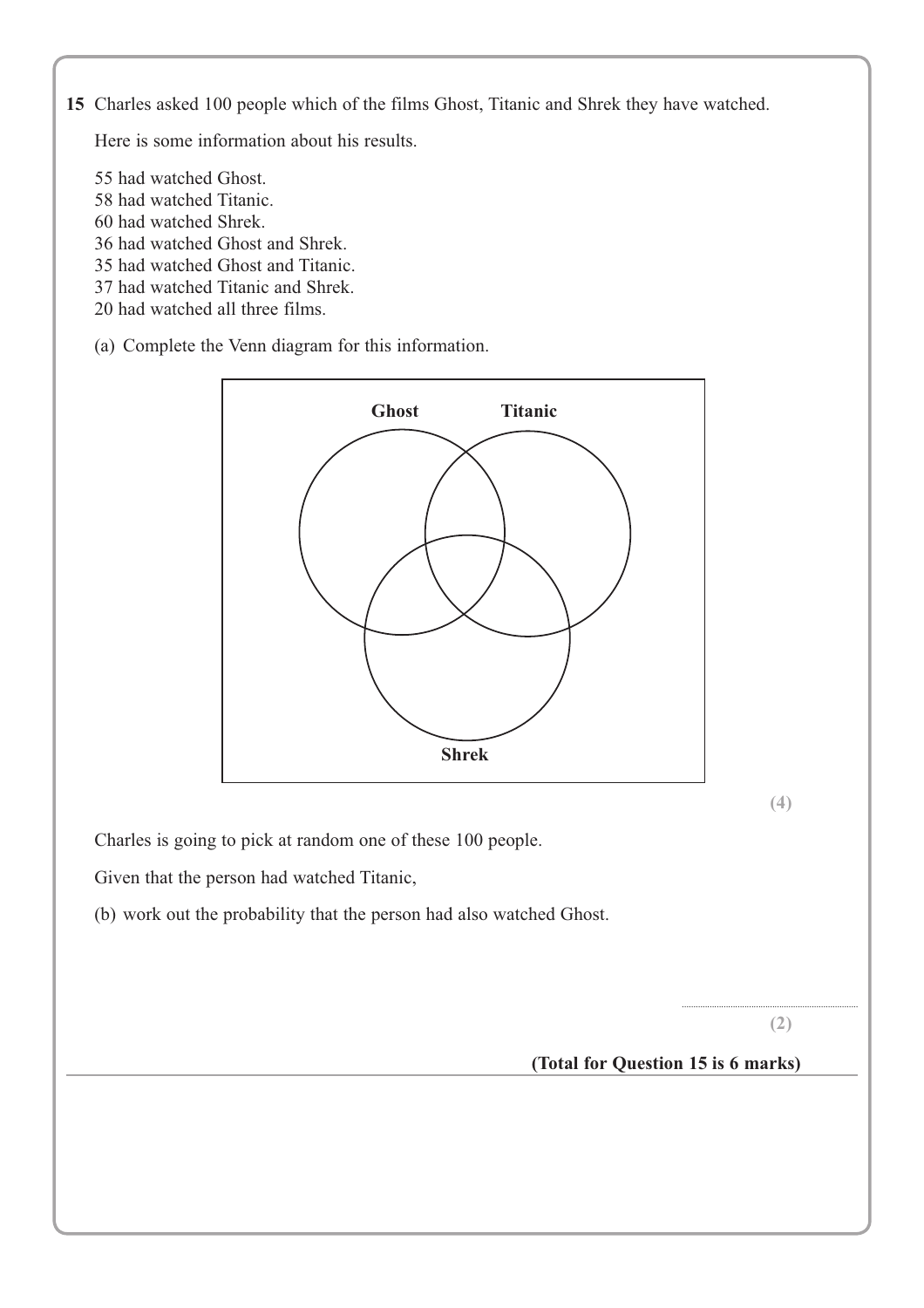

Diagram **NOT** accurately drawn

*P* and *Q* are two points on a coast. *P* is due North of *Q*. A ship is at the point *S*.  $PS = 2.9$  km. The bearing of the ship from *P* is 062° The bearing of the ship from *Q* is 036°

Calculate the distance *QS*. Give your answer correct to 3 significant figures.

 $\mathop{\rm Im}\nolimits$ 

**(Total for Question 16 is 3 marks)**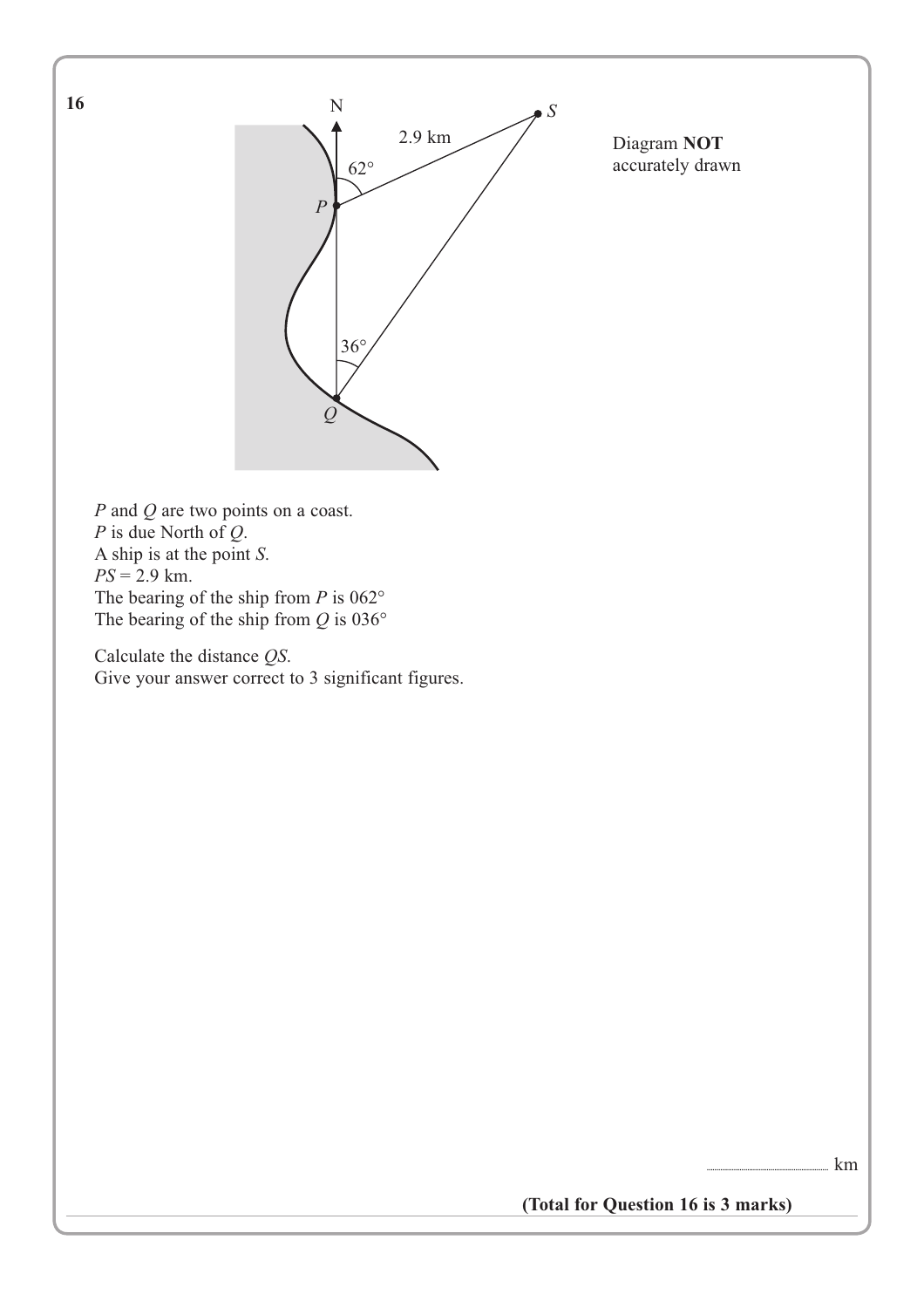**17** Here is a shape. The shape is made from triangle *ABC* and a sector of a circle, centre *C* and radius *CA*.  $CA = 7$  cm.  $CB = 16$  cm. Angle  $ACB = 150^{\circ}$ Calculate the area of the shape. Give your answer correct to 3 significant figures.  $cm<sup>2</sup>$ **(Total for Question 17 is 6 marks)** Diagram **NOT** accurately drawn *B*  $7 \text{ cm}$   $150$  $\overline{C}$ 9 cm 7 cm *A*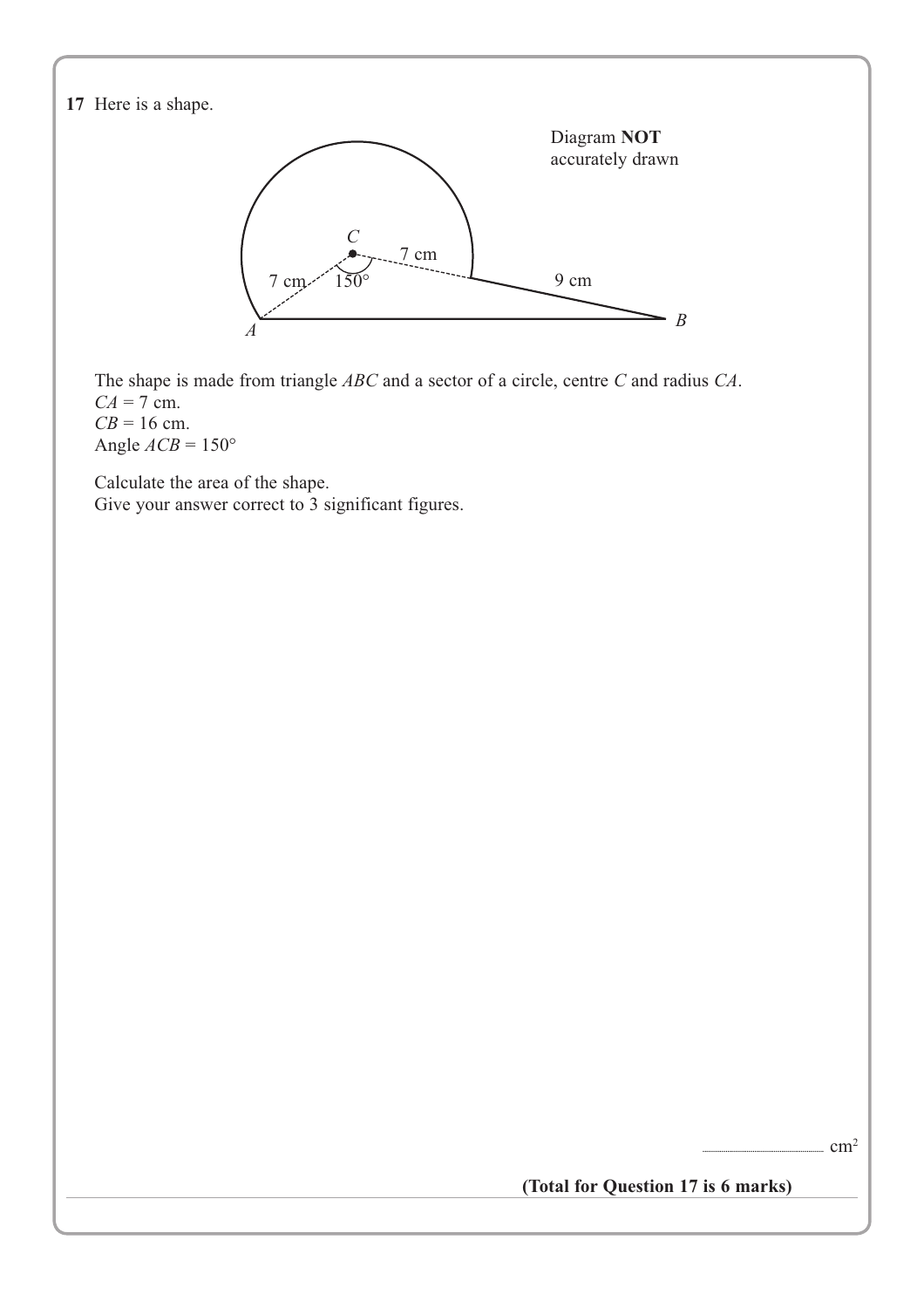**18** Solve the simultaneous equations  $x^2 + y^2 = 9$ 

$$
x^2 + y^2 = 9
$$
  

$$
x + y = 2
$$

Give your answers correct to 2 decimal places.